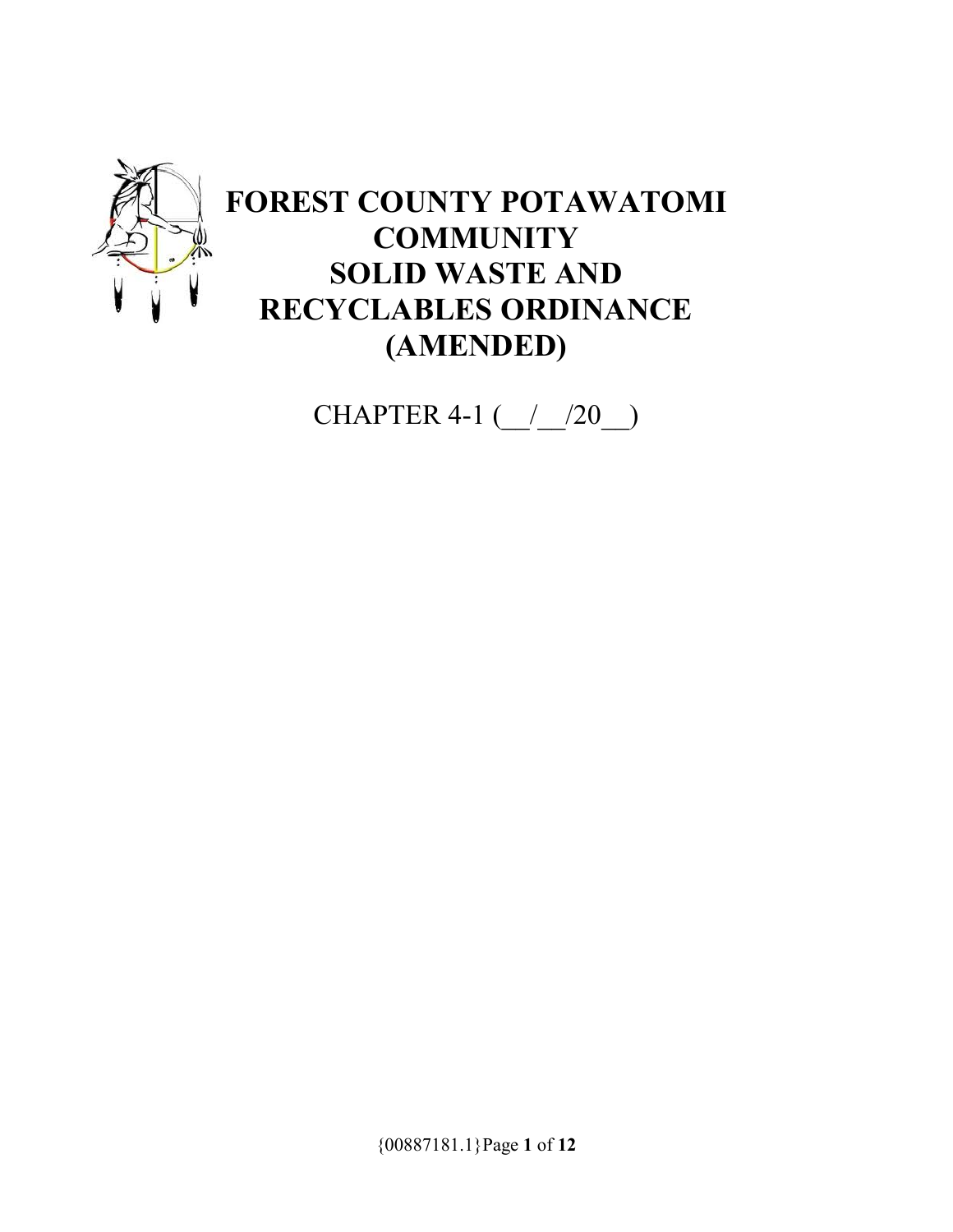

# FOREST COUNTY POTAWATOMI COMMUNITY **SOLID WASTE AND RECYCLABLES ORDINANCE (AMENDED)**

# **Table of Contents**

| 1.               |
|------------------|
| $\overline{2}$ . |
| $\overline{3}$ . |
| 4.               |
| 5.               |
| 6.               |
|                  |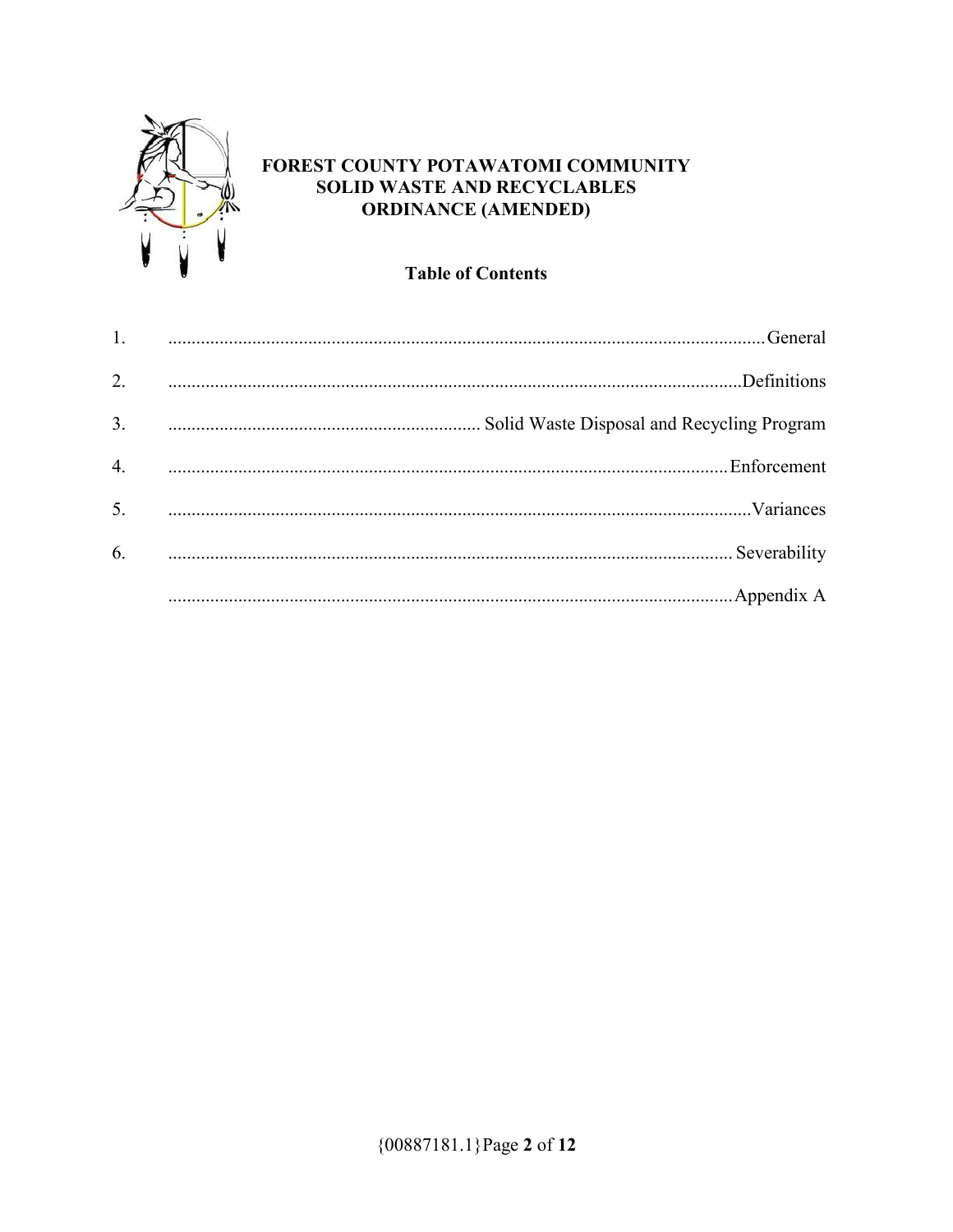

# **FOREST COUNTY POTAWATOMI COMMUNITY SOLID WASTE AND RECYCLABLES ORDINANCE (AMENDED)**

# **§ 1. General**

1.1 Purpose

The purposes of this Ordinance are to prevent the deterioration of the environment and improve the standard of living, quality of life, health, safety, and welfare of Tribal Members and other persons by:

- (A) Regulating the disposal of Solid Waste.
- (B) Establishing a mandatory recycling program.
- 1.2 Authority

The Forest County Potawatomi Community General Council enacts this Ordinance pursuant to its authority granted under the Forest County Potawatomi Community Tribal Constitution, Article IV, §1(d).

1.3 Effective Date and Title

This Ordinance is hereby adopted immediately following the majority approval from the Forest County Potawatomi Community General Council and it shall be known as the Forest County Potawatomi Community Solid Waste and Recyclables Ordinance (Amended).

1.4 Sovereign Immunity

The Tribe, by adoption of this Ordinance, does not waive its sovereign immunity in any respect. Any Person acting under good faith of this Ordinance shall be immune from any civil liability arising out of such actions.

1.5 Amendment or Repeal

This Ordinance may be amended or repealed by a majority vote of the Forest County Potawatomi Community General Council. All rules and regulations heretofore adopted by the Forest County Potawatomi Community General Council or Executive Council which are in conflict with the provisions of this Ordinance are hereby repealed. Appendix A, approved by General Council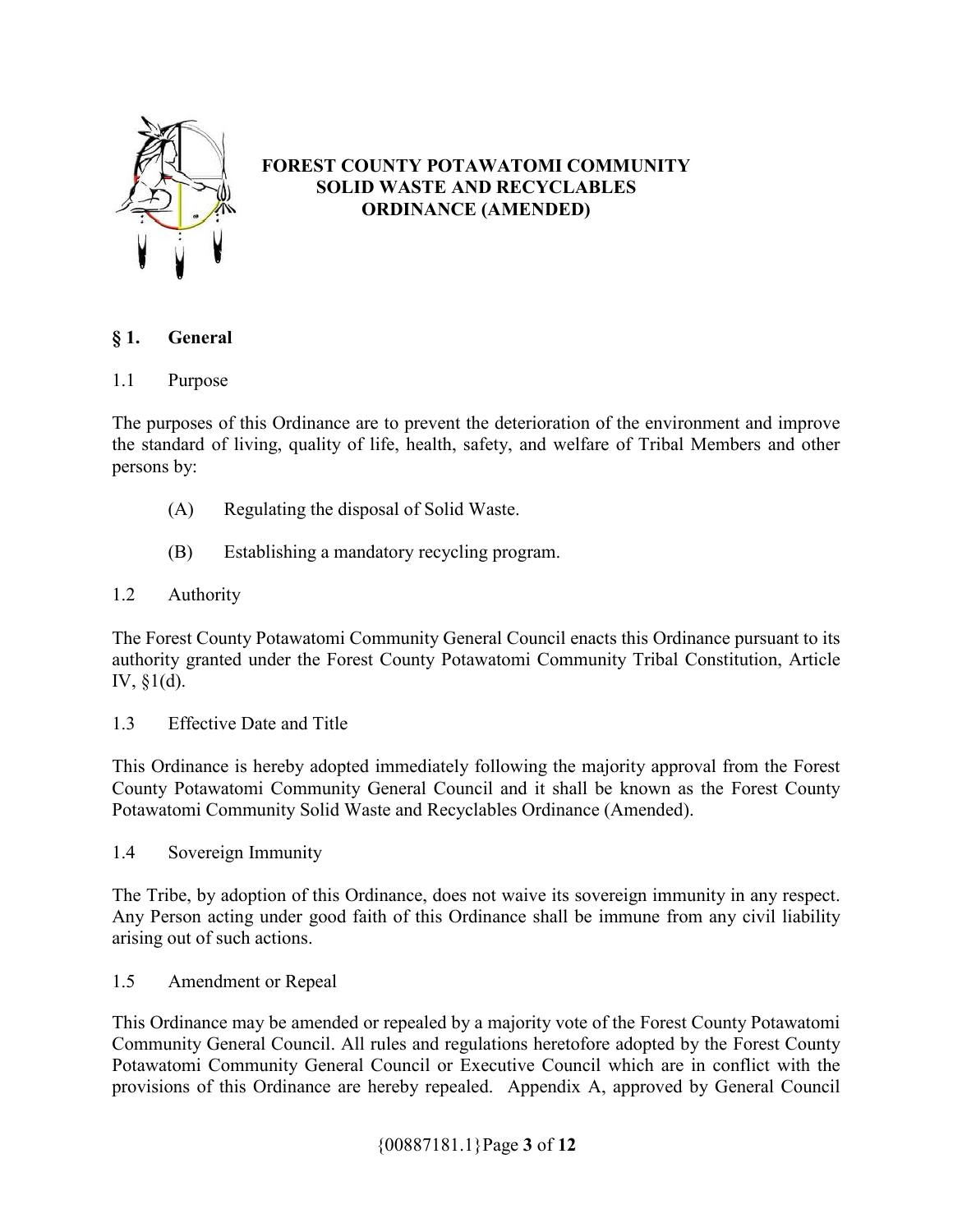contemporaneously with this Ordinance, may be amended by Executive Council as needed hereafter, subject to Article V, Section 2 of the Constitution.

# 1.6 Jurisdiction

The Forest County Potawatomi Community Tribal Court shall have original jurisdiction over all proceedings under this Ordinance.

# 1.7 Interpretation

The Forest County Potawatomi Community Tribal Court shall defer to the Public Works Division's reasonable interpretation of this Ordinance, including the amount of any fine imposed or corrective action taken. The Court shall follow an "Abuse of Discretion" standard in any review of the Division's interpretation or action.

# 1.8 Others Voided

With the adoption of this Ordinance, the Solid Waste Ordinance, Chapter 4-1, and the Tire Dumps Ordinance, Chapter 4-2 are hereby voided.

# **§ 2. Definitions**

For the purpose of this Ordinance, the following words and phrases shall have the meanings given to them in this Section and by law:

"Abuse of Discretion" is a standard of legal review that prohibits a reviewing court from reversing a prior decision, absent a definite and firm conviction that the prior decision represents a clear error of judgment upon a weighing of all relevant factors.

"Construction and Demolition (C/D) Waste" means all non-Hazardous Solid Waste resulting from construction and demolition activities. Materials generated from C/D Waste shall be further defined and updated in Appendix A.

"Contractor" means any person who accepts or submits a bid and holds a valid license to construct, alter, repair, add to, subtract from, improve, move, wreck, or demolish any building, highway, road, railroad, excavation, or other structure, project, development, or improvement to real property, or to do any part thereof. "Contractor" includes subcontractors, specialty Contractors, prime Contractors, independent Contractors, and any person receiving consideration for the general supervision and/or coordination of such a construction project except for remediation contracting. This definition shall govern without regard to whether or not the Contractor is acting in fulfillment of a contract. This definition shall not apply to services rendered by FCPC Tribal departments.

"Executive Council" means the Executive Council of the Tribe, as defined in Article III §6 of the Forest County Potawatomi Community Constitution with powers as defined in Article V.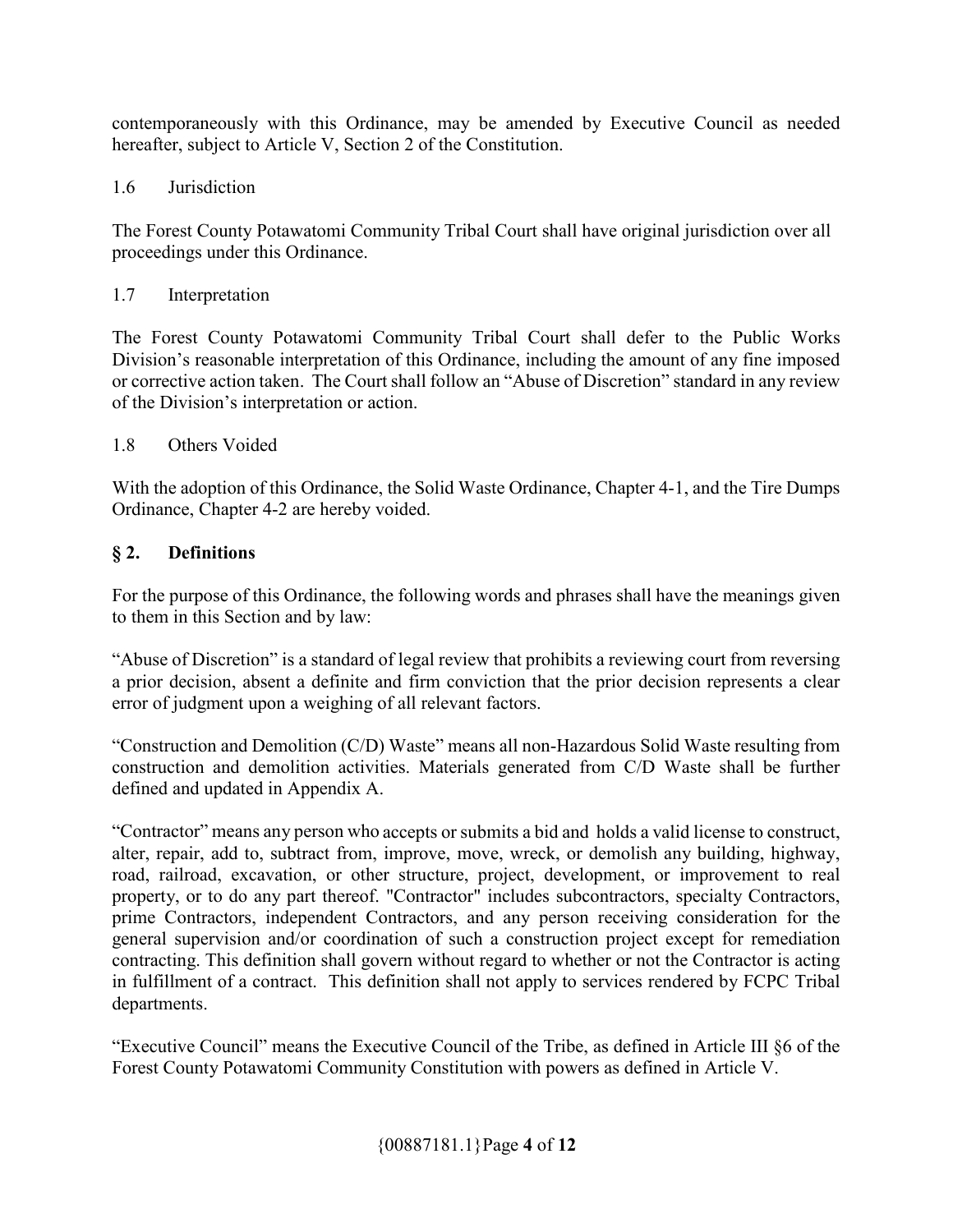"Hazardous Waste" means any waste defined as hazardous waste under the provisions of the Resource Conservation and Recovery Act of 1976 (RCRA), as amended, or under Appendix A, and includes but is not limited to, explosives, pathological wastes, pesticides, chemicals, and other toxic materials which are harmful to public health. Hazardous Waste shall be defined as a Solid Waste, but shall be subject to special regulation and treatment pursuant to this Ordinance and Appendix A.

"Household Hazardous Waste (HHW)" means household products that could be hazardous to the environment or human health including paints, solvents, cleaners, household batteries, household amounts—five (5) gallons or less—of petroleum products, insecticides, herbicides, anti-freeze, car batteries, television tubes/screens, computer screens, fluorescent bulbs, including ballasts that contain polychlorinated biphenyls (PCBs) and any other product produced for consumer use that could be hazardous to the environment. Household Hazardous Waste shall be defined as a Solid Waste, but shall be subject to special regulation and treatment pursuant to this Ordinance and Appendix A.

"Junk Vehicles" means any vehicle which is incapable of operation or use on the highway and which has no resale value except as a source of parts or scrap.

"Littering" means Solid Waste or Recyclables improperly placed so as to be a nuisance or health concern.

"Majority" means fifty percent (50%) plus one (1) of the annually established quorum of the Forest County Potawatomi Community General Council.

"Medical Waste" means Solid Waste that contains pathogens with sufficient virulence and in sufficient quantity that exposure of a susceptible human or animal to the Solid Waste could cause the human or animal to contract an infectious disease and other waste that contains or may be mixed with infectious waste produced at a health care facility or business.

"Non-Tribal Member" shall mean any Person who is not an enrolled Member of the Forest County Potawatomi Community.

"Person" means any individual, firm, governmental unit, organization, partnership, corporation or company.

"Public Works Division Administrator or a designee" means any Person designated to act in that capacity by Executive Council for administration and enforcement of this Ordinance.

"Recyclables" means materials that can be recovered from a waste stream for reuse. Recyclables will be further defined and updated in Appendix A.

"Sharps" means hypodermic needles, syringes with needles, scalpel blades, lancets, broken glass or rigid plastic vials and laboratory slides, including any unused or disinfected sharps that are being discarded.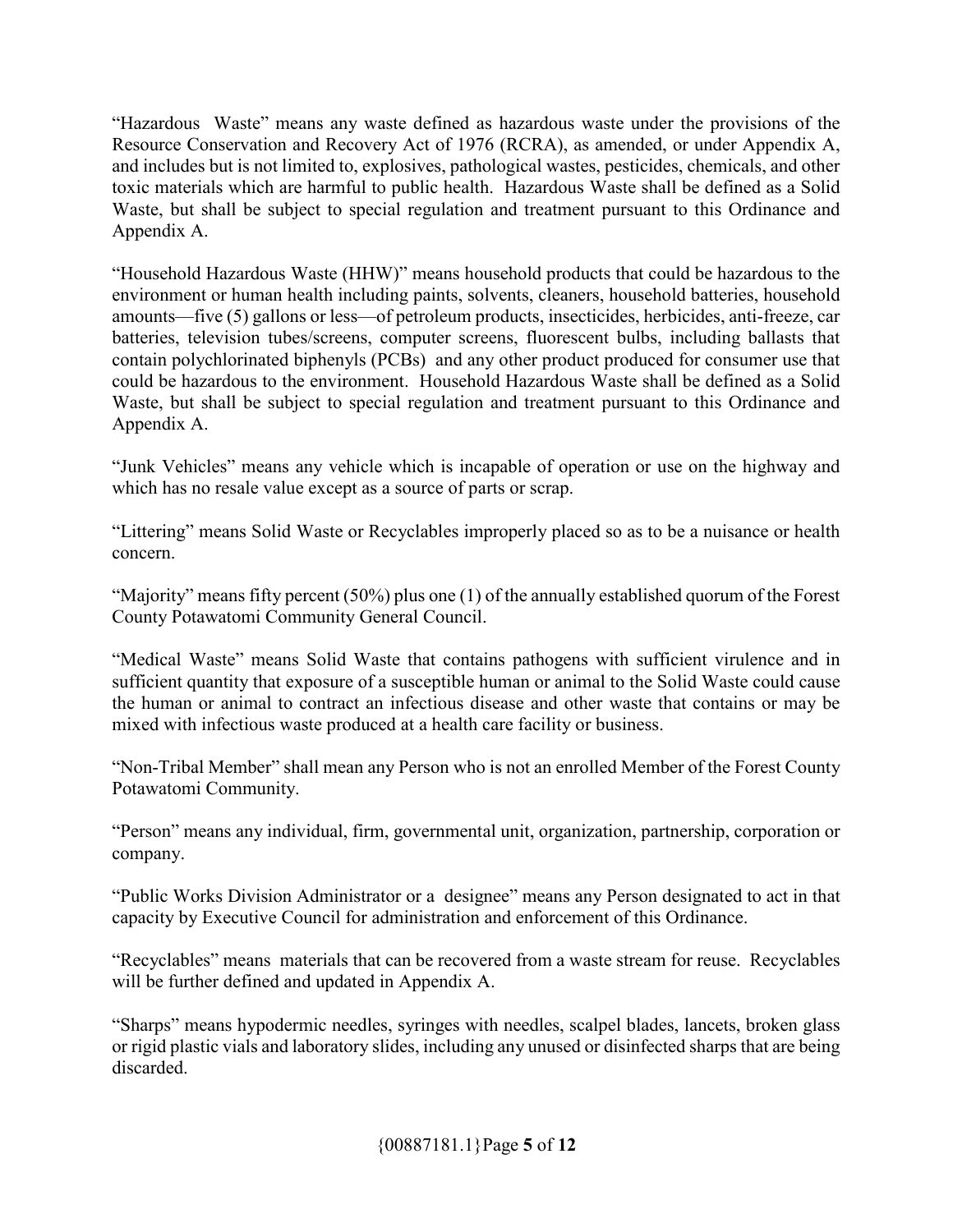"Solid Waste Collector" means any Person who collects, transports, or gathers Solid Waste and Recyclables for the purpose of disposal or transfer off of Tribal lands.

"Solid Waste" means all putrescible and non-putrescible solid, semisolid and liquid waste, including but not limited to garbage, trash, refuse, paper, rubbish, ashes, industrial waste, construction and demolition waste, abandoned vehicles and parts thereof (including tires), discarded home and industrial appliances, manure, vegetable or animal solid and semisolid waste, other discarded solid, liquid and semisolid waste from a wastewater treatment plant, water supply treatment plant or air pollution control facility or other discarded containerized gaseous material resulting from industrial, commercial, mining or agricultural operations, or community activities. Solid Waste shall not include solid or dissolved material in domestic sewage; solid or dissolved material in irrigation return flows; industrial discharges that are point sources subject to permits under 33 U.S.C.A. §1342; or source, special nuclear, or byproduct material as defined by the Atomic Energy Act of 1954, as amended, 42, U.S.C.A. §§2011, et seq.

"Solid Waste Disposal" means the collection, temporary storage, and processing of Solid Waste.

"Transfer Facility" means a site where Hazardous Waste, Recyclables, and Solid Waste are collected and sorted in preparation for processing and/or transfer off of Tribal Lands.

"Tribal Court" means the Forest County Potawatomi Community Tribal Court.

"Tribal Lands" or "Reservation" means, for the purposes of this Ordinance, any trust lands located within Forest County, Wisconsin.

"Tribal Member" means any enrolled Member of the Forest County Potawatomi Community.

"Tribe" or "Tribal" means the Forest County Potawatomi Community.

"Vector" means insect or animal which transmits infectious diseases from one Person or animal to another.

# **§ 3. Solid Waste Disposal and Recycling Program**

With the adoption of this Ordinance, the General Council establishes a comprehensive Solid Waste Disposal and Recycling program. The Rules and Regulations for the temporary storage, collection, and disposal of Solid Waste and Recyclables shall be contained in Appendix A. All Solid Waste and Recyclables presented for collection, whether at the roadside, at a designated Solid Waste and Recyclables collection site, or at the Transfer Facility shall be treated as provided in this Section.

3.1 Storage

The owner or occupant of any residence, business establishment, or industry shall be responsible for the sanitary storage of all Solid Waste and Recyclables accumulated at that residence, business establishment, or industry on the Tribal Lands.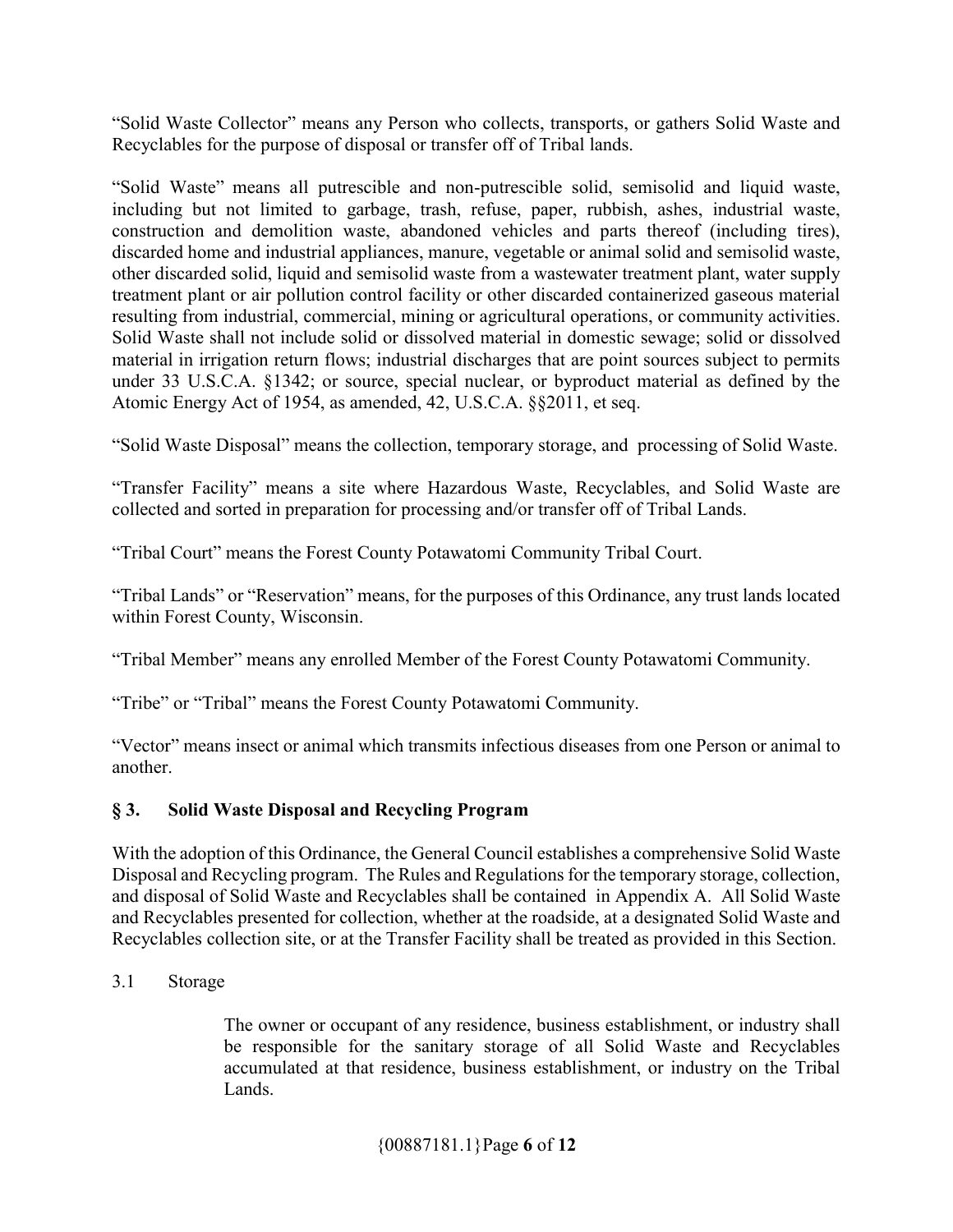- (A) All household Solid Waste and Recyclables shall be stored in collection totes provided by the Public Works Division or as otherwise provided in Appendix A. The collection totes must be placed at curbside on the scheduled collection day unless otherwise noted in Appendix A. It shall be unlawful to mix Solid Waste and Recyclables set out for collection.
- (B) Any Solid Waste or Recyclables generated by or at a business establishment or industry located on Tribal Lands shall be stored in a sanitary manner in containers appropriate for the type(s) of Solid Waste or Recyclables generated by or at that location. It shall be unlawful to mix Solid Waste and Recyclables set out for collection by the Tribe or a Contractor.
- (C) All Solid Waste and Recyclables containers shall be maintained to prevent the creation of a nuisance or unsanitary conditions. Containers that are broken or otherwise fail to meet this standard shall be replaced with acceptable containers in accordance with Appendix A. Solid Waste or Recyclables deemed too large or unsuitable for storage shall be stored consistent with requirements established in Appendix A.
- (D) The Public Works Division shall maintain a current list of materials that are defined as Recyclables (in Appendix A) if discarded. Any such Recyclables shall be stored in a receptacle designated for that purpose and/or as provided in Appendix A.
- (E) Hazardous Waste and/or Hazardous Household Waste, pending disposal, shall be stored as provided in Appendix A or applicable federal regulations.
- (F) Unless otherwise provided for differently in a written rental agreement or lease, the tenant of any building or facility shall be responsible for the provision and maintenance of containers as specified in Appendix A.
- (G) Nothing in this Ordinance shall prohibit resident homeowners from engaging in limited composting for personal use. Commercial composting shall be allowed for agriculturally based Tribal owned businesses only if approved by Executive Council. All composting must be in accordance with guidelines contained in Appendix A.
- 3.2 Collection/Transportation
	- (A) The Solid Waste Collector shall be responsible for the safe and sanitary collection and transportation of all Solid Waste and Recyclables as indicated in Appendix A.
	- (B) The Solid Waste and Recyclables shall be covered and secured at all times during transport to assure they are not dropped from the transport vehicle.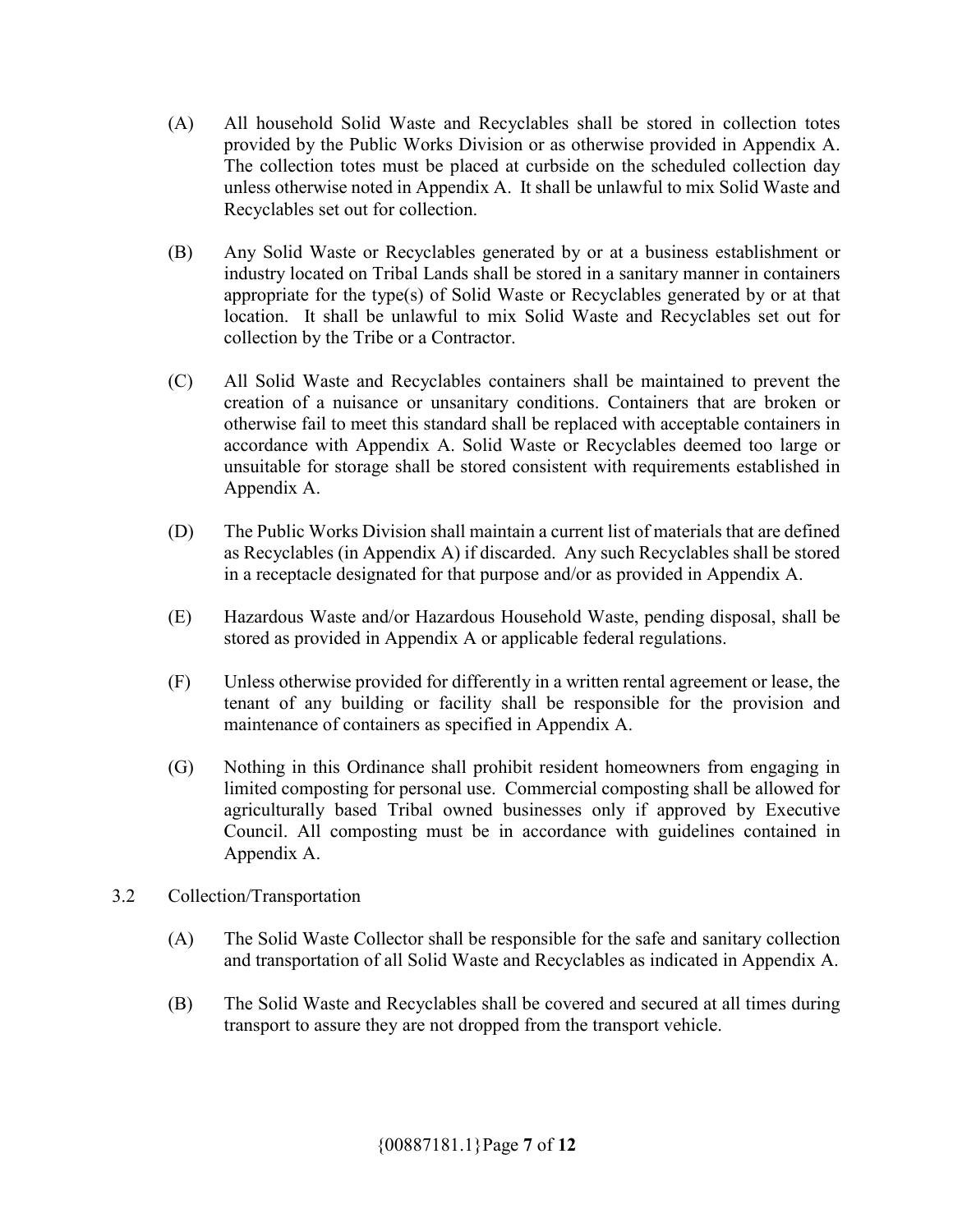- (C) If spillage should occur, the Solid Waste Collector shall immediately pick up the spillage and return it to the vehicle or container, and properly clean the affected area.
- (D) For spillage of Hazardous Solid Waste and/or Household Hazardous Waste, the Solid Waste Collector shall immediately notify those persons/entities identified in Appendix A.
- 3.3 Delivery and Processing of Solid Waste and Recyclables at Transfer Facility
	- (A) Any Person delivering Solid Waste or Recyclables to the Transfer Facility shall ensure that such Solid Waste or Recyclables are placed in the bin, container, or area specifically designated for that type of Solid Waste or Recyclables at the Transfer Facility. It shall be unlawful to deliver mixed Solid Waste and Recyclables to the Transfer Facility.
	- (B) No Person shall deliver Solid Waste or Recyclables to the Transfer Facility except during the hours listed in Appendix A, or at a time scheduled through the Public Works Division. Depositing Solid Waste or Recyclables outside of the Transfer Facility gate shall be considered littering, and is strictly prohibited.
	- (C) Solid Waste and Recyclables shall be stored, and the Transfer Facility shall be maintained, so as to prevent the creation of a nuisance, unsanitary condition, potential health hazard or the proliferation of Vectors.
	- (D) Recyclables at the Transfer Facility shall be sorted and prepared for transfer.
	- (E) In the event a public health or environmental emergency arises at the Transfer Facility, the manager shall immediately notify those persons/entities identified in Appendix A.
- 3.4 General Prohibitions
	- (A) Littering on Tribal Lands is strictly prohibited.
	- (B) No Non-Tribal Member shall dispose of Solid Waste or Recyclables on Tribal Lands. This restriction shall not apply to the following persons/situations:
		- 1. Non-Tribal Members living in Tribal households;
		- 2. Tribal employees engaged in their duties, (including minimal personal use);
		- 3. Minimal personal use by patrons of Tribal enterprises;
		- 4. Minimal personal use by visitors to Tribal departments/facilities.
	- (C) Tribal Members not residing on Tribal Lands may transport Solid Waste and Recyclables generated from their residence to the Transfer Facility during business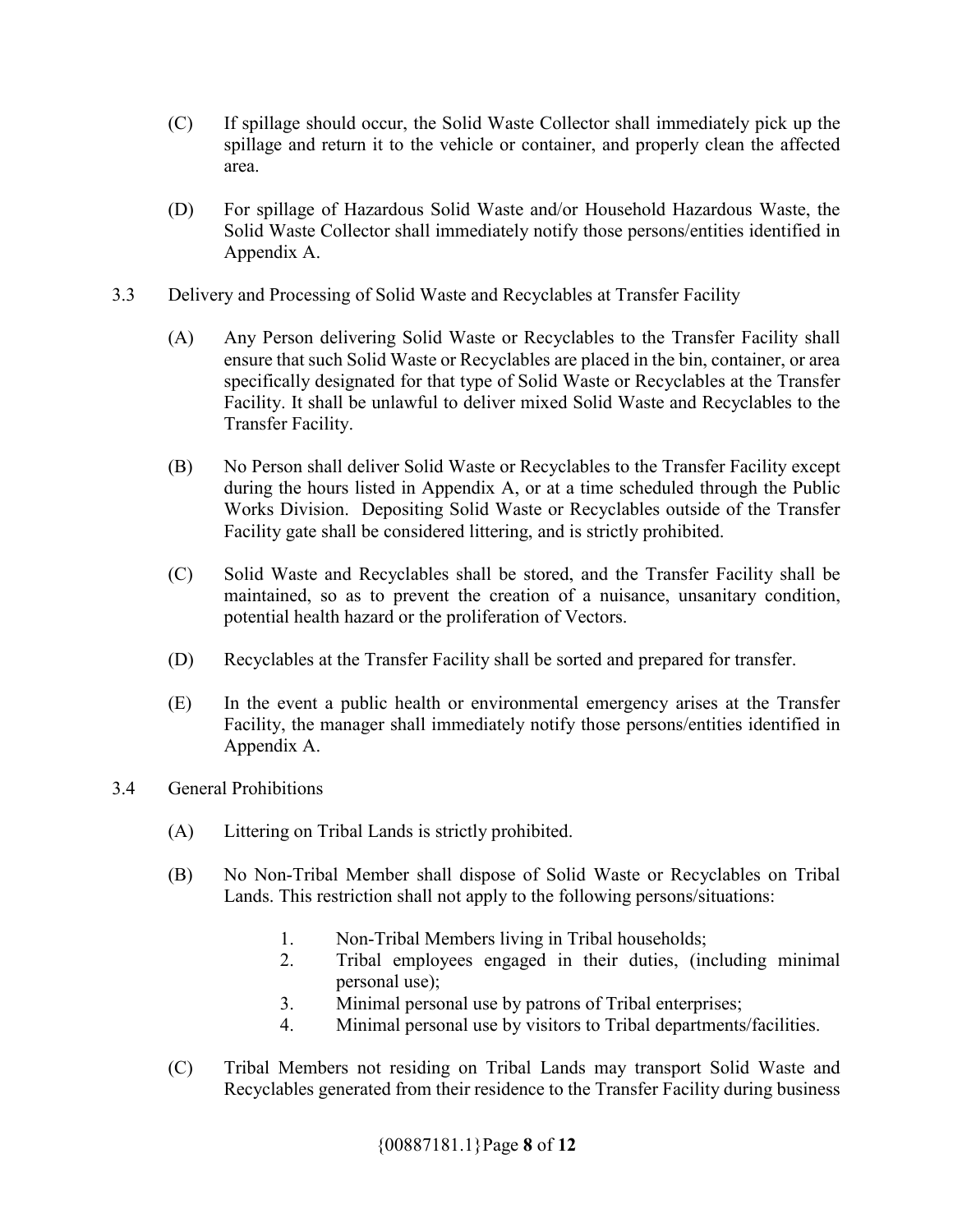hours. All Solid Waste and Recyclables transported to the Transfer Facility shall follow the requirements set forth in this Ordinance and Appendix A.

- (D) No Person shall:
	- (1) Burn any Solid Waste or Recyclables.
	- (2) Dispose of any sewage or human waste except into an approved Tribal or non-Tribal governmental sanitary sewage system, or individual sanitary system constructed and operated in accordance with applicable Tribal standards or Indian Health Service specifications.
	- (3) Dispose of any Medical or Infectious Waste on Tribal Lands.
	- (4) Dispose of any Sharps except into an approved Sharps container or similar sanitary medical container. Such containers may only be disposed of in accordance with applicable Health & Wellness Center and/or Federal regulations (see Appendix A).
	- (5) Dispose of Construction/Demolition Waste generated by a Contractor on Tribal Lands, unless the Person is notified otherwise by the Tribe. Tribal Members generating Construction/Demolition waste from their own property may dispose of such Construction/Demolition Waste at the Transfer Facility.
	- (6) Store Junk Vehicles in plain sight.
	- (7) Store Junk Vehicles, whether in plain sight or not, without draining or removing any potentially hazardous fluids or materials.

#### **§ 4. Enforcement**

- (A) The Public Works Division Administrator or his/her designee in the Public Works Division shall be authorized to enforce this Ordinance by taking the following enforcement actions:
	- (1) Refuse pickup and/or issue a written warning notifying the homeowner/tenant/business that Solid Waste/Recycling is not being properly sorted or stored at the residence/business according to the requirements of this Ordinance;
	- (2) In case of violation (including repeated non-compliance), by any Person, issue citations on citation forms approved by Executive Council. The penalty for any citations issued pursuant to this Ordinance will be in accordance with a fine schedule approved by Executive Council on an annual basis.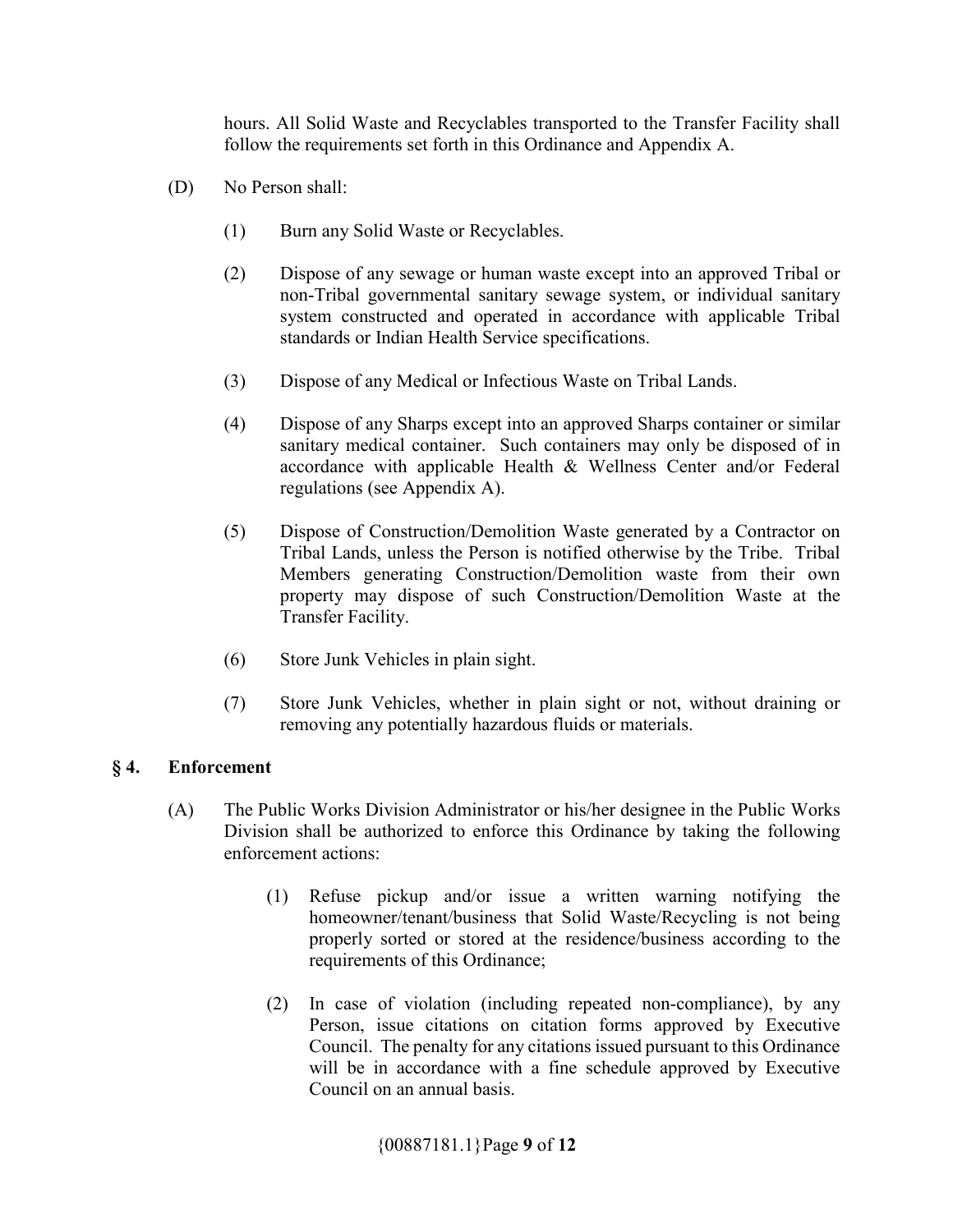- (B) For minor violations, notice shall be sent to the violator prior to the issuance of any citations. If, after giving notice, the non-compliance issue has not been resolved, the Tribal Public Works Division Administrator may issue a citation. Nothing in this section shall be construed to require written notice prior to the issuance of a citation for any serious or repeated violation of this Ordinance.
- (C) For any citations that remain unpaid or for financial loss to the Tribe caused by a violation, the Tribal Public Works Division Administrator shall request the Tribal Prosecutor to file a summons and complaint with Tribal Court for the amount of the fine imposed, the amount of any damages incurred by the Tribe, or the cost of removal and/or remediation, in accordance with the Debts Owed to the Tribe Ordinance.
- (D) The Tribal Prosecutor may issue a summons and complaint for violations of the Ordinance pursuant to the Tribal Court Code.
- (E) The Person served notice or issued a citation shall have five (5) business days from receipt of citation or summons and complaint to file an appeal with Tribal Court with supporting evidence. If Tribal Court finds in favor of the Person, all costs and forfeitures associated with the disposal methods shall be dismissed and the Person shall be reimbursed for any payments made. If the Tribal Court finds in favor of the Tribal Public Works Division, the Court may require the Person to pay all costs and forfeitures in its Order. The Tribal Court's decision shall be final.
- (F) Violation of any provision of this Ordinance may be subject to a civil forfeiture not to exceed \$500.00, including per day for continuing violations. For violations that cause significant environmental harm, a civil forfeiture of up to \$25,000.00 may be imposed, including per day for continuing violations.
- (G) Repeated violations by a homeowner/tenant/business may also be punishable by termination of a residential or business lease, in accordance with the Realty Ordinance.
- (H) The Tribal Prosecutor may seek an Order of Removal in Tribal Court for any Person whose property is deemed an environmental hazard pursuant to this Ordinance.

#### **§ 5. Variances**

The Executive Council may issue variances to the requirements of this Ordinance. Executive Council may consider any undue hardships upon the applicant which prevents full compliance, in the interest of health and safety of its community members.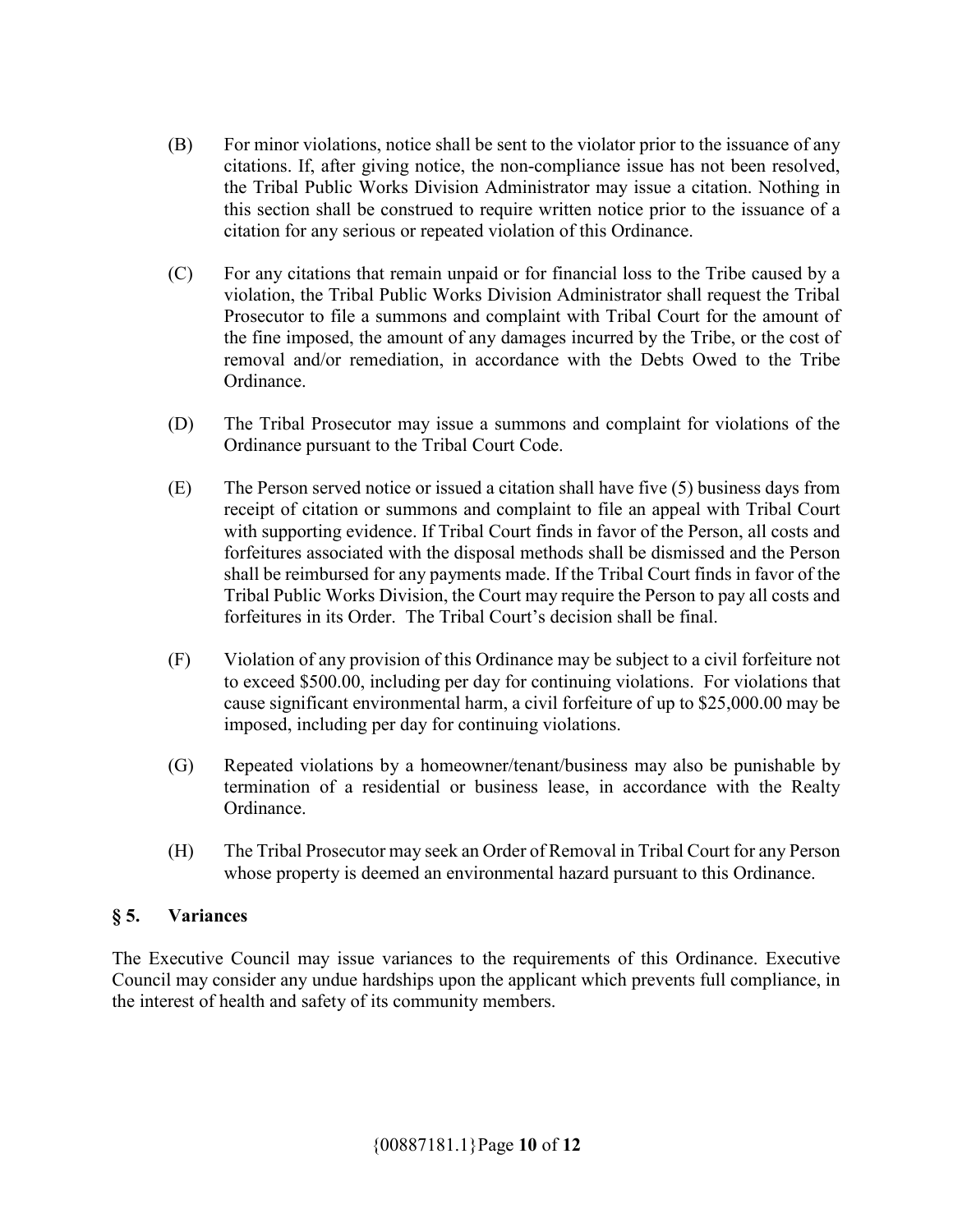# **§ 6. Severability**

If any provision of this Ordinance or its application to any Person or circumstances is held invalid, such invalidity shall not affect other provisions or applications of the Ordinance. This Ordinance can be given effect without the invalid provisions or applications and to this end the provisions of this Ordinance are considered to be severable.

Appendix A (attached)